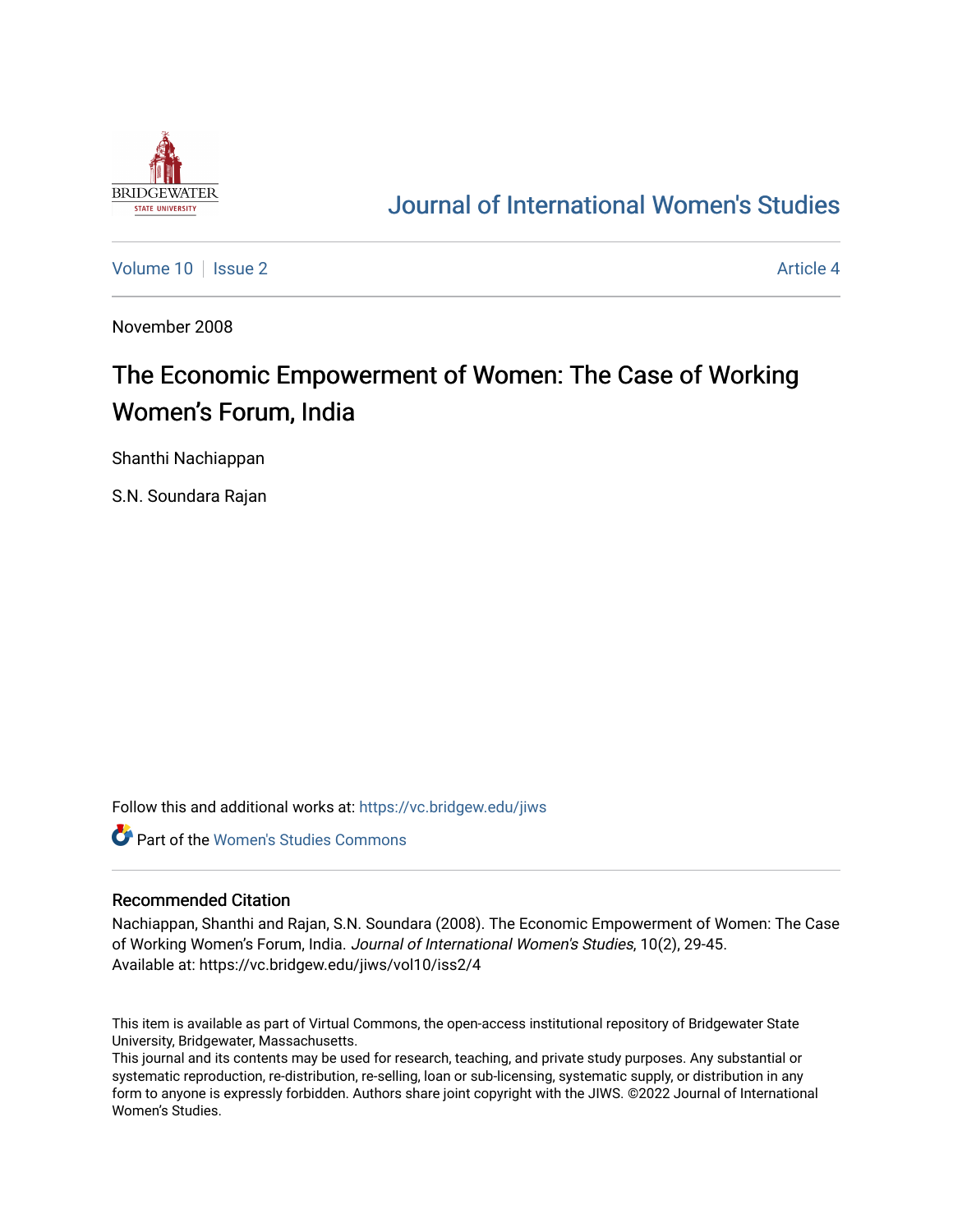# **The Economic Empowerment of Women: The Case of Working Women's Forum, India**

By Shanthi Nachiappan<sup>1</sup> and S.N.Soundara Rajan<sup>2</sup>

### **Abstract**

Dr.Jaya Arunachalam, recipient of Padmasri founded Working Women's Forum in 1978 with an objective of social and economic up-liftment of poorest of poor women in Tamilnadu, India. Now WWF has more than 7,00,00 women members. This case study deals with how technology has helped these micro entrepreneurs to accomplish their business more effectively and efficiently and how it has introduced drastic changes to their lifestyle.

*Keywords*: microenterprise, social entrepreneurs, women NGOs India

### **Introduction**

The United Nations (UN) has declared 2005 as the Year of Micro-Credit. More than 20 million of the poorest households around the world now have access to micro finance services enabling them to survive the onslaught of poverty. The Working Women's Forum (WWF), an NGO and a Society located at Chennai, has reached more than 700,000 women using appropriate information technology to create a massive database of its members and managed their details of social background, borrowings and refunds, family particulars and continuously upgraded their members details. The database management consisting of data warehousing and data mining to retrieve any information at the shortest time helped them to serve their members efficiently. Such a massive operation of maintaining the details of nearly half a million members and their progress calls for fault less technology adoption. The outstanding feature of this intervention is that the women who are not all that highly educated have adopted the technology. They have been trained and they effectively disseminated their knowledge to the members who have developed confidence in the system. It's no doubt that the technology has definitely served their cause and also proved to be of low cost and easily adoptable.

The challenge before WWF today is to obtain funds to help in the growth of the existing micro-entrepreneurs by giving them the needed training and also attract new micro-entrepreneurs by giving those loans.

### **About the Organization: WWF**

 $\overline{a}$ 

The Working Women's Forum (WWF) was created in Chennai (named Madras at that time), in south India in 1978 in response to a need to organize women living in slums and working as small-scale traders and vendors. The idea

Journal of International Women's Studies Vol. 10 #2 November 2008 29

1

<sup>&</sup>lt;sup>1</sup> (Prof & Head, DOMS, VCMCS, Chennai -66) Email: thinsha@yahoo.com

 $2$  (Dean, REC, Chennai) Email: snsrajan@yahoo.com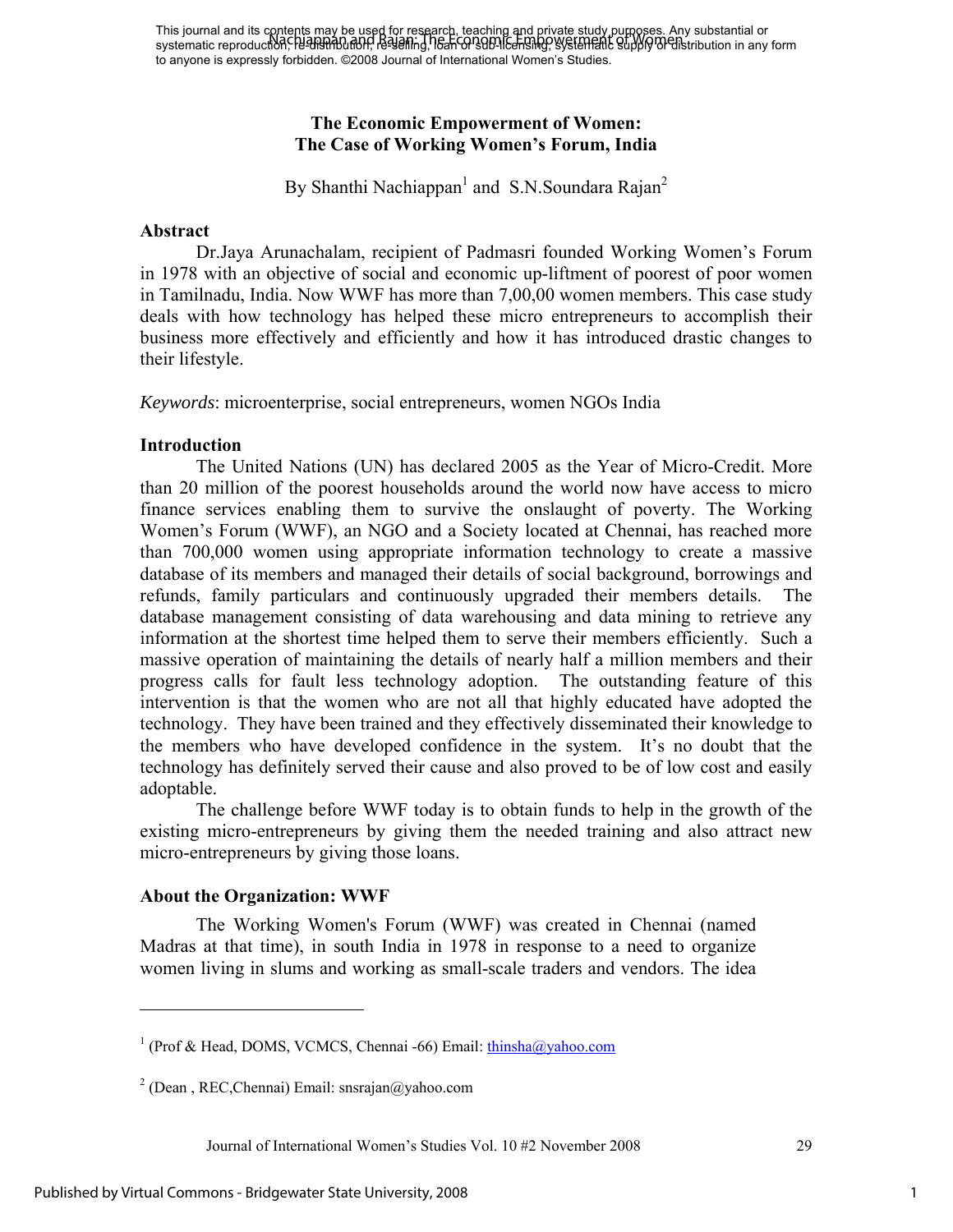started in mid-70s with a small group of 30 women petty traders organizing themselves as a group with the help of Jaya Arunachalam, a political/social worker in Madras. They met a bank manager and received a loan of Rs.300 (US\$33) each. The group elected a group leader and every day, she collected money from the members to repay the bank. The idea worked: repayment was 95%. By April 1978, 800 women had been organized into 40 groups and received loans. The Working Women's Forum was born.

To keep a broad socio-economic and political perspective, the WWF was set up with the following objectives:

- To create an association of women employed in the unorganized or informal sector;
- To improve the entrepreneurial skills of working women through training, material inputs, credit and extension services; and
- To organize support for social services necessary for working women and their families (e.g. child care, education, health, family planning) etc.

# **About the members of WWF**

Women in WWF are involved in 165 different enterprises both in the urban and rural areas. The characteristics of occupation of these members vary with different cultural contexts (Table.1).

### **List of Businesses of WWF members, as recorded on loan applications**:

Vegetable vending , Rice Trader, Snack food maker, Sari/cut cloth trader, Waste paper shop, Meat shop owner, Fruit seller, Beedi roller, Junk shop owner, Junk smith, Biscuit maker, Scrap iron shop owner, Carpenter, Bead stringer, Footwear shop owner, Ready-made garment seller, Sari block printer, Wood box maker, Fish vendor, Goldsmith, Toothpowder maker, Stationery Shop, Mat Weaver, Cycle Shop Owner, Brush Maker, Mobile Ironer, Cardboard Maker, Incense maker, Groceries seller, Leaves Plates maker, Silk trader, "Idly"(Boiled grinded rice) shop, Gold thread garland, Pandal (Ornament) maker, Flower seller Sweet stall owner, Plastic flower maker, Wire bag maker, Snack shop owner, Tea stall owner, Tailor, Wood Utensil Maker, Pottery stall owner, Cart loader, toy maker , etc.

| $1.0011$ $1.001$ $1.001$                          |                  |                                           |                   |  |
|---------------------------------------------------|------------------|-------------------------------------------|-------------------|--|
| No. of Children $(\% )$<br>Marital Status $(\% )$ |                  | Working Status (%)                        | Motivator $(\%)$  |  |
| Married -83.2                                     | $1 - 2 - 29.1$   | $Emploved - 94.2$                         | Organizer $-50.6$ |  |
| Unmarried $-1.2$                                  | $3 - 5 - 56.5$   | Unemployed $-5.8$                         | Leader /Member    |  |
|                                                   |                  |                                           | 42.1              |  |
| $Window-13.8$                                     | Above $5 - 10.9$ | Homogenous $-64.3$                        | Others $-7.3$     |  |
| Separated $-1.7$                                  | None $-3.5$      | Heterogeneous<br>$\overline{\phantom{m}}$ |                   |  |
|                                                   |                  | 35.7                                      |                   |  |
| Sex Workers $-0.1$                                |                  |                                           |                   |  |

|  |  | Table 1.A. – Demographic Profile of WWF Members |  |  |  |
|--|--|-------------------------------------------------|--|--|--|
|--|--|-------------------------------------------------|--|--|--|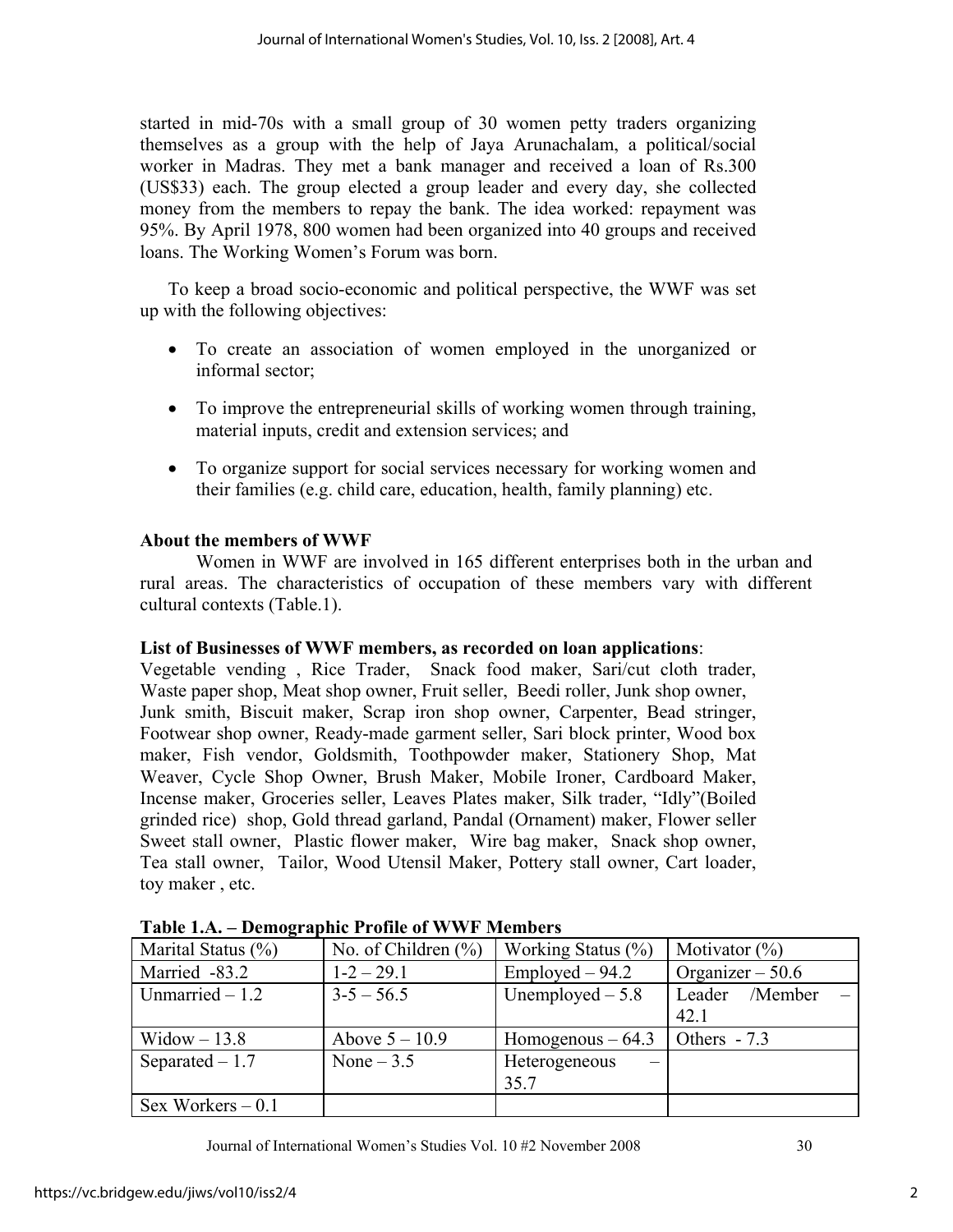## **Indian Co-operative Network for Women (ICNW)**

The Indian Co-operative Network for Women, WWF's credit wing enhances the social/financial independence of poor women by providing them low interest loan, thereby, encouraging their entrepreneurship. The ICNW, using credit as an entry point, is effective in serving the poorest of the borrowers acting as an instrument of social change. Women are given better choice of livelihoods

# *National Union of Working Women (NUWW)*

The National Union of Working Women, WWF's trade union wing facilitates poor women in the social action process – to fight for labour, land, housing, representation in local governance, human rights issues like female foeticides, female infanticides, child prostitution and child labour. NUWW upholds the rights of women through collective action and solidarity. The micro-insurance program for the members of WWF is administered through NUWW. The insurance program is for life, accident, disability and health insurance. Over 600,000 women are members of this scheme.

# **About the Entrepreneurs:**

"You can tell the condition of a nation by looking at the status of its women" said Jawaharlal Nehru the first Prime Minister of India. Out of 92 million working women in India, less than 3% are in administrative position. One such elite woman, who lit the light in the lives of millions of poor working women, is Dr.Jaya Arunachalam, Founder, Working Women's Forum popularly called as WWF in Chennai. The recipient of 'Padmasri**'** from the President of India in 1987 has empowered millions of poor working women in urban & rural India through technology. On the occasion of the 'Padmasri' award *Mr. Thomas Carter of Co-operative League of The USA* has sent a congratulatory letter to Dr.Jaya stating : *"It was a pleasure to see your name included amongst those awarded the Padmasri this year. Certainly it is an honour well deserved. The contribution you have made with and through the Working Women's Forum extend well beyond those directly benefiting as your achievements have inspired and given hope to others throughout India and in the other parts of the world*."

Dr.Jaya Arunachalam is the President of Working Women's Forum (India), a social organization started in 1978 to develop the total human resource potential of very poor women workers in the informal sector. A graduate in Economics & Geography, Ms.Arunachalam has a Diploma in Management from Washington, USA. In 1999, she received "Honorary Doctorate" from the University of Lunenburg (Germany) for her exemplary work among the poorest women in India.

She is the President of the National Union of Working Women, a grass root trade union of poor working class women in Tamilnadu, Karnataka, & Andhra Pradesh and President of the Indian Cooperative Network for women specially evolved by her as an informal banking system to suit the needs of poor women as a national delivery mechanism for country-wide operations.

She has been honoured with so many national and international awards for her outstanding services to poor working women. Some of them are "Stree Shakthi Purasakar" from Government of Tamil Nadu in 2003, "International Activist Award 2003" by the Glietsman Foundation, California, USA & "Rashtria Ekta Award" from National Awareness Forum ( India). Dr.Jaya Arunachalam was also honored by the Vital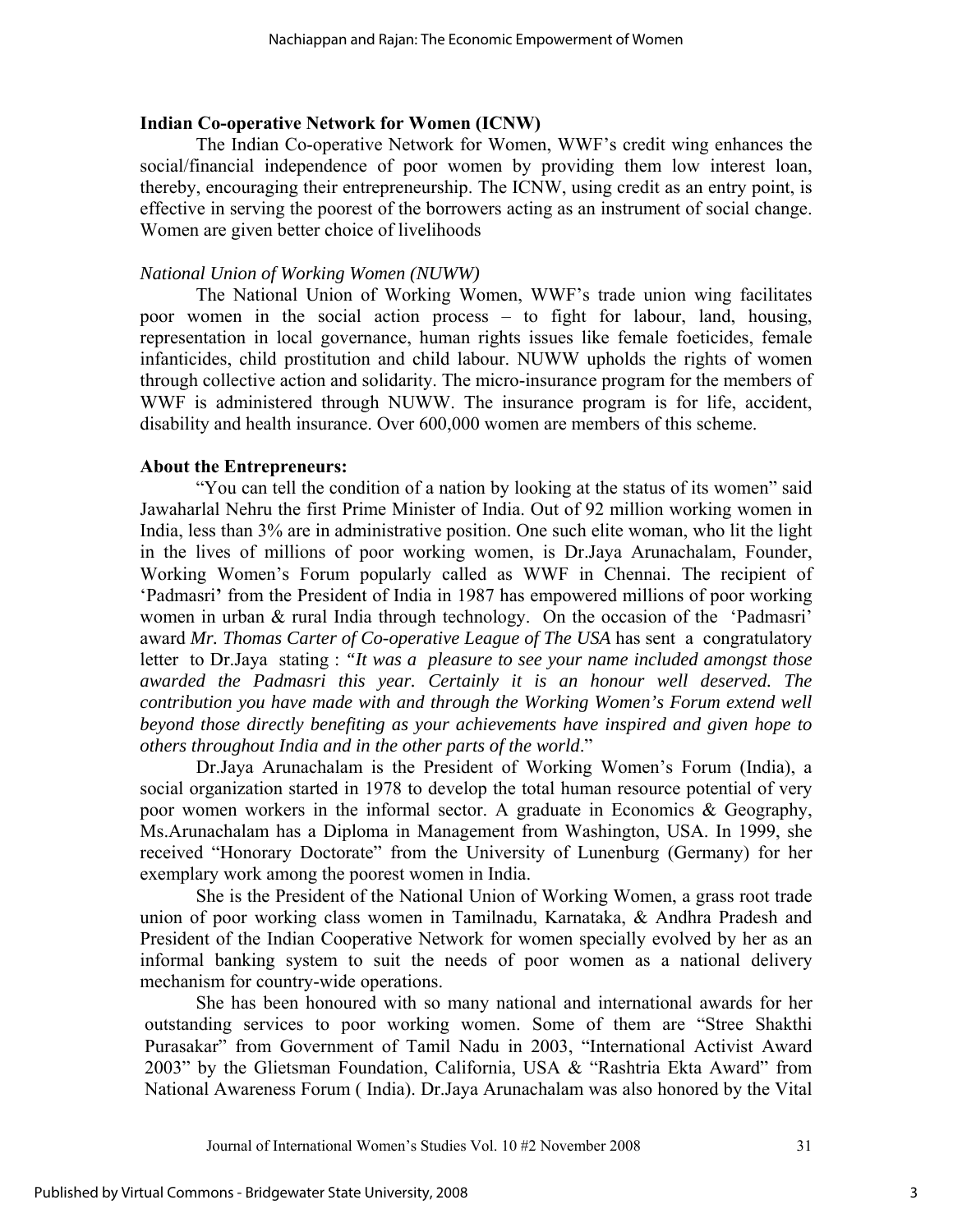Voices Global Partnership at the Kennedy Center in Apr 2005, for her efforts to chip away at the taboos of caste, religion and c1ass to lift up untouchables and marginalized women.

# **Competitors: Micro Credit Institutions - Dreaming Big with small change**

In South Asia, poor people have been accessing money from money lenders, friends and relatives and traditional rotating saving and credit associations like chit funds. Governments in different countries started providing subsidized credit to small farmers in early 1970s as a strategy of poverty alleviation. Around that time, social workers like Dr.Jaya Arunachalam in South India, Ela R. Bhatt in Western India and Mohammed Yunus in Bangladesh took up path breaking approach to prove that poor are bankable and sustainable micro finance institutions can be established to meet the financial needs of the poor, by starting institutions such as Working Women's Forum, Mahila Sewa Sahakari Bank in Ahmedabad and Grameen Bank in Bangladesh respectively. All these institutions started offering services to poor women, thus proving that poor, particularly women, are credit worthy people who need financial services and are keen to adhere to the financial discipline that is required of them. What is unique with WWF is giving training and building confidence apart from providing loan.

 With these and similar examples elsewhere, the decade of 1980 saw innovative approaches of micro finance services with the focus on women as a major clientele. The advent of 1990 then saw different models of micro finance institutions (MFIs) being established to serve the unmet demand of the poor for the financial services. This decade also witnessed the commencement of the Bank-linkage programme in India. The National Bank for Agriculture and Rural development (NABARD) initiated this programme to reach poor households by linking community based self-help groups (SHGs) with formal sector financial service providers. By 2004, with 17 branches WWF was able to sanction 1,250,678 loans whereas commercial banks (commercial, regional rural banks and cooperative banks) with  $67,118$  branches have sanctioned 2,684,683 small loans.<sup>3</sup>

 The default rate of WWF as on Jun 2005 is only 1.21% whereas the default of Public Sector Banks as on 31.3.2003 is given below:

| Particulars                        | No. of Accounts | Loan               | amount   Average Loan Size |
|------------------------------------|-----------------|--------------------|----------------------------|
|                                    |                 | outstanding        |                            |
| Public Sector Banks   16.4 million |                 | Rs. 517.99 billion | Rs.31,585                  |

**Table : 1.B : Default of Public Sector Banks in India** 

[Source : Report of the Task Force on revival of Rural Co-operative Credit institutions (2005).Ministry of Finance, Government of India, New Delhi].

# **Initial Challenges & Strategies:**

### *Exploitation by money lenders & Government Officials*

The problems faced by poor women micro-entrepreneurs were many. The first

Journal of International Women's Studies Vol. 10 #2 November 2008 32

 $\overline{a}$ 

 $3$  Source Trend and Progress of Banking in India, Mumbai, Reserve Bank of India.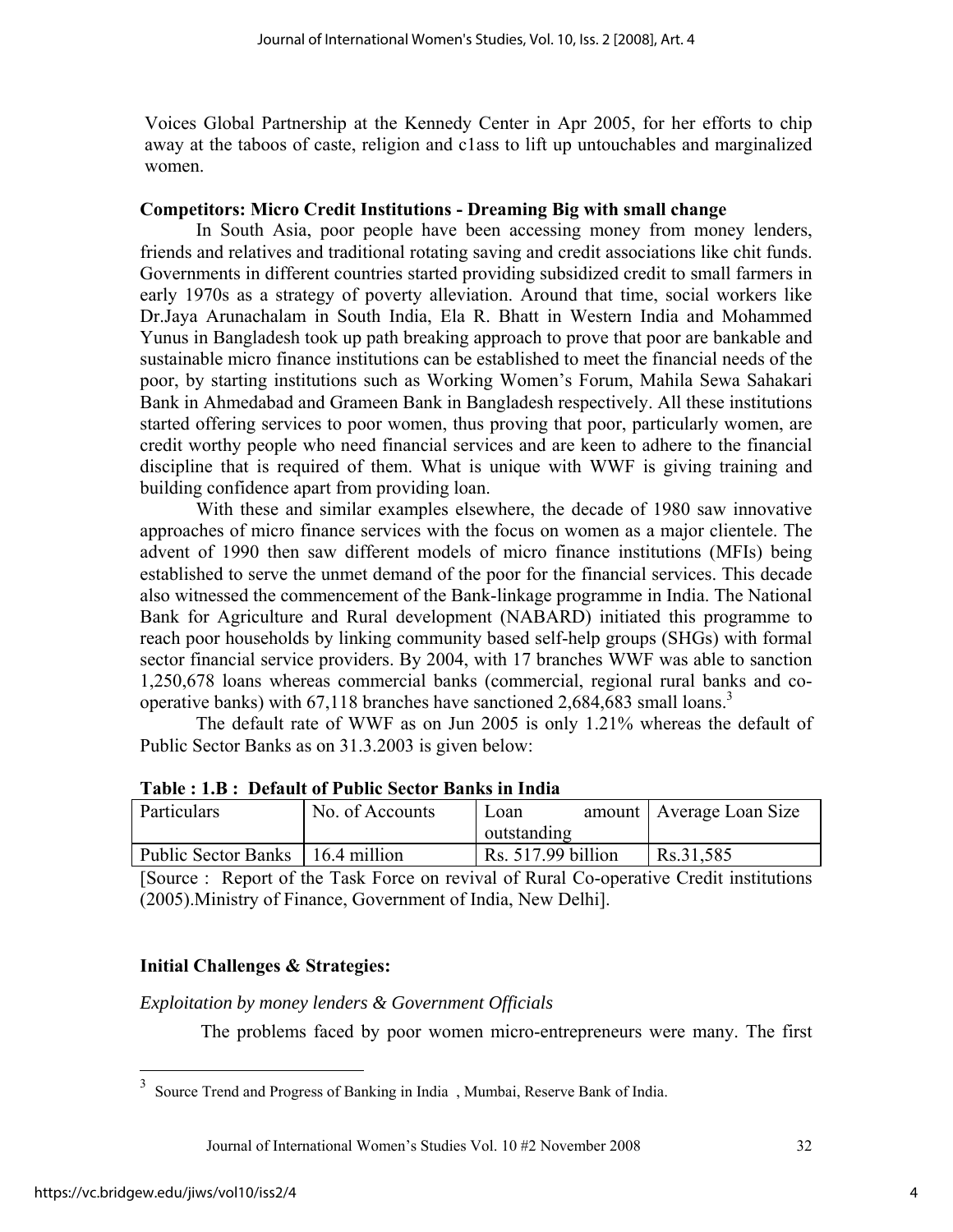and the foremost was the exploitation by money-lenders. Interest charged was as high as 120% per year and many were in heavy debt. Lack of credit, police harassment and absence of proper market places were some of the business constraints faced by the poor women. They were not only caught in a web of extreme poverty, indebtedness, illiteracy but also had scant knowledge of basic services provided for the poor by the Government. The women lacked education, basic health care and suffered from family problems. The need was felt for a sustained assistance.

A "holistic approach" comprising of credit, training and group solidarity was envisaged by WWF for helping these poor women. Working Women's Forum was born out of an activist commitment to promote the social and financial independence of extremely poor women micro-entrepreneurs by giving them micro loans. The reach of WWF is shown in Table.2.

| Area covered under the working women's Forum (findia) |            |
|-------------------------------------------------------|------------|
| No. Of members                                        | 776,713    |
| No. Of Branches                                       | 15         |
| Villages                                              | 3406       |
| <b>Slums</b>                                          | 2107       |
| Social<br>coverage of<br>security<br>women            | 536,959    |
| (cumulative)                                          |            |
| Reproductive Health coverage                          | 1,618,842. |

**Table.2. Current Statistical data of WWF ( as on 31st March 2005) Area covered under the Working Women's Forum (India)** 

# *Challenges from the conservative trade unions*

The experiences of the Forum in organizing the informal sector micro entrepreneurs and the home-based producers have effectively demonstrated that new forms of mobilization and Forums of struggle for this section of the working class are possible and under way. To that extent, it challenges the more conservative trade unions where forms of mobilization and struggle are limited to factory gates, shop floors and wage issues.

At the experimental level, the formation of neighborhood groups, promoting grass-roots leadership, and using peer group support and pressure tactics, thus minimizing alienation, are inputs that are not region or culture specific. To that extent, the organizational structure, structure of leadership and group decision-making process are replicable.

# *Negative attitude of Bank executives towards small loans*

 Bank executives initially laughed at the idea of allowing poor female peddlers to enter their premises and baulked at extending small loans. So Mrs.Arunachalam started her own - Credit Network (Indian Co-operative Network for Women Limited - ICNW) that extends micro credit assistance to strengthen poor women's economic capacities, bringing them out of indebtedness and abject poverty by providing micro financial services. As on  $31<sup>st</sup>$  March 2005, WWF has covered about 2,078 slums and 3,415 villages delivering to the tune of Rs.11.54 millions disbursed as loans to 400,355 members in micro credit delivery (Table.3).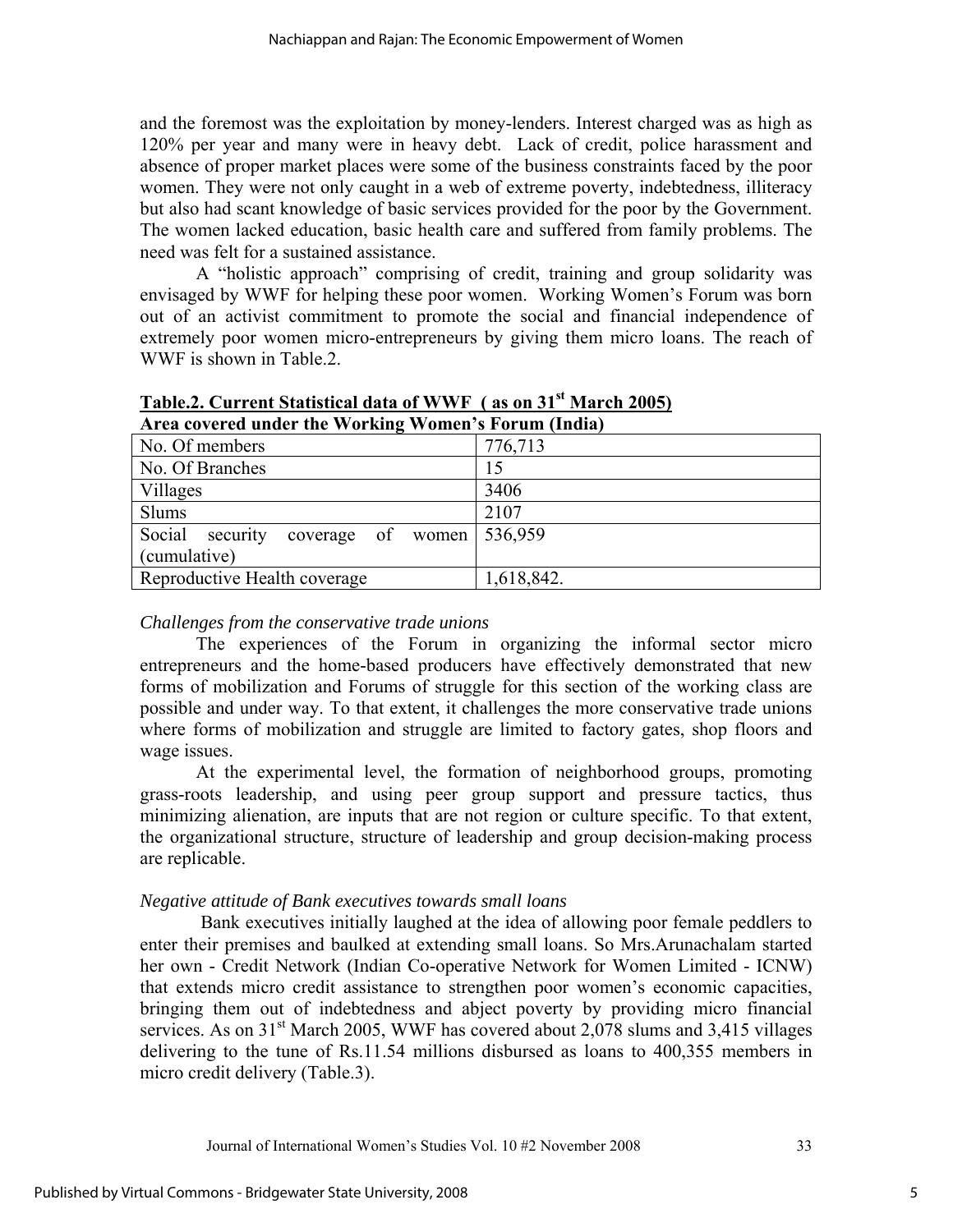WWF has provided insurance and social security to 465,315 women, reproductive and child health care to  $1,618,842$  poor women  $&$  other services like land rights, housing rights, equal/minimum wages rights, access to credit, technology trading devices & so on. Impact studies conducted on the ICNW have shown that 63% of the women (share holders) have used the credit exclusively for business purpose, while others for survival needs.

|                | Table.3. Performance of INDIAN COOPERATIVE NETWORK FOR WOMEN |  |  |  |  |
|----------------|--------------------------------------------------------------|--|--|--|--|
| <b>LIMITED</b> |                                                              |  |  |  |  |
|                |                                                              |  |  |  |  |

| Out reach in Credit               | 4,00,355                 |
|-----------------------------------|--------------------------|
| Loan Portfolio (Rs.)              | 1154 Million             |
| No. Of Loans                      | 1,250,678                |
| Share Capital (Rs.)               | 46.58 Million            |
| Saving Capital (Rs.)              | 82.02 Million            |
| Working Capital (Rs.)             | 45.44 Million            |
| Outstanding Portfolio (Rs.)       | 97.93 Million            |
| <b>Financial Self Sufficiency</b> | 134%                     |
| Operational Self sufficiency      | 206%                     |
| % of women clients                | 100%                     |
| % of Rural Clients                | 68.02%                   |
| On Lending Interest Rate          | 18% on declining balance |
| Cumulative repayment rate         | 98.79%                   |

# **Outreach and group formation:**

 The awareness on the micro finance products in the ICNW spreads 'word of mouth' convincing clients on aspects of reliability, affordability and sustainability of the services. WWF's mass meetings/area meetings under a tree or at a temple/church/mosque also enable its larger outreach. Based on the need to access micro finance services women organize themselves into neighborhood solidarity groups of 5-15 members electing their own leaders. The leaders and members, ensuring the group's prompt repayment to the ICNW, disburse loans on mutual guarantee. The State wise reach of ICNW is shown in Table.4.

# **Table.4. INDIAN COOPERATIVE NETWORK FOR WOMEN LIMITED (INDIA)**

Head Quarters : Chennai.

Braches: Tamil Nadu : Adiramapattinam, Dindigal, Dharmapuri, Kancheepuram, Vellore. Andhra Pradesh : Bhimavaram, Malkipuram, Narsapur, Hyderabad, Palakol Karnataka : Bangalore, Bellary, Bidar, Channapatna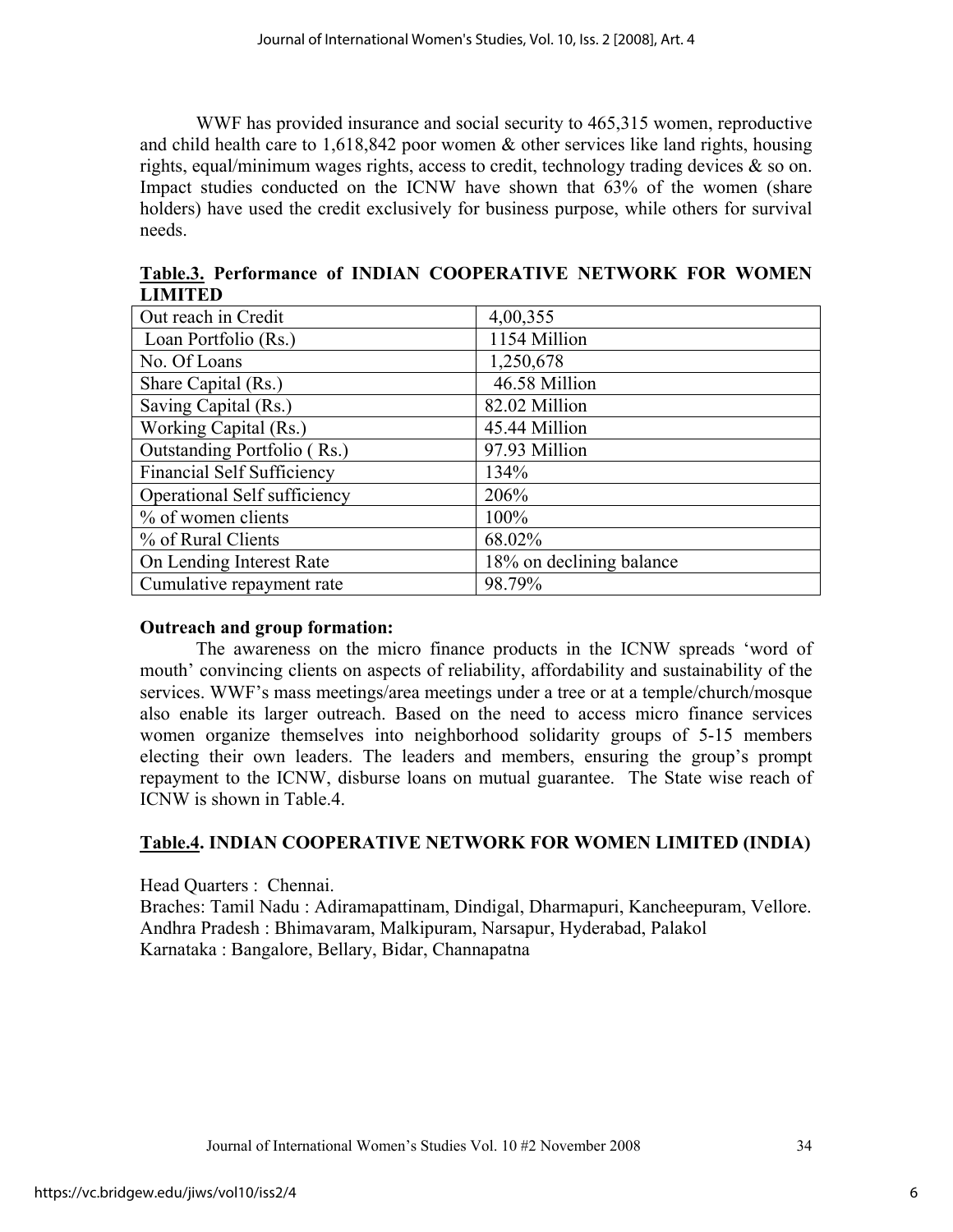| <b>Place</b> | Year Of<br><b>Starting</b> | No.<br>of<br><b>Share</b> | No.<br><sub>of</sub><br>shares | <b>Share</b><br>Capital | <b>Savings</b><br>collectio | No.<br>of<br>Loans | Loan<br><b>Portfolio</b> | <b>Recov</b><br>ery |
|--------------|----------------------------|---------------------------|--------------------------------|-------------------------|-----------------------------|--------------------|--------------------------|---------------------|
|              |                            | <b>Holders</b>            |                                | (Rs.)                   | n                           |                    |                          | $\frac{0}{0}$       |
|              |                            |                           |                                |                         | (Rs.)                       |                    |                          |                     |
| T.N          | 1981                       | 233042                    | 1488180                        | 29763600                | 62617568                    | 697255             | 753064800                | 98.78               |
| <b>KAR</b>   | 1983                       | 67982                     | 314568                         | 6291370                 | 6089845                     | 182639             | 139910400                | 98.07               |
|              |                            |                           |                                |                         |                             |                    |                          |                     |
| A. P.        | 1981                       | 99331                     | 526191                         | 10523820                | 13309138                    | 370784             | 261196000                | 99.19               |
|              | <b>TOTAL</b>               | 400355                    | 2328939                        | 46578790                | 82016551                    | 1250678            | 1154171200               | 98.79               |

(Note : TN – Tamil Nadu , Kar - Karnataka, A.P. – Andhra Pradesh)

# **Field appraisal & Loan sanctioning:**

The organizers of the Forum also living in the neighborhood identify the group and discuss her assessment of the group in the Saturday Meetings with credit officers of the ICNW at the respective offices. This is then followed by field appraisal by staff of the ICNW wherein assessment on poverty status of prospective client, group dynamics and working capital requirements are assessed on the spot and recommendations are made. The loan sanction committee then sanctions the loans to the group members. Women receive their first loan in about a month's time of registering themselves in the group and after undergoing the one-day leadership-training program. Subsequent loans, however take about a week's time for sanction, which is communicated by the organizers to the clients.

# **Growth challenges & strategies**

While the Forum is a class structure in terms of its membership, it took up mainly gender and caste issues in its initial days of its organizing efforts. In the urban situation the occupations of Vending/Hawking being micro enterprises, could not relate to class issues since this urban group was the initially organized one. However gender (violence against women) castes (most service workers are untouchables) were on its heights due to the high prevalence of alcoholism, in urban centers. Also most service workers belonged to scheduled castes (lower rung in the socio economic category in India) and hence the cohesiveness of the group is more. WWF develops leadership qualities among such women. But the activism of the class nature, came up later when WWF organized, agricultural laborers, export workers, piece rate and contract laborers such as Cigar, Agarbathy and handicrafts, Lace and Weavers of Textiles industry. Here the problems particularly for women are low wages, harsh and exploitative working conditions.

With alternate options of Cattle rearing, agricultural workers in few families in Dindigul branch of WWF have had remarkable impact in making a real frontal attack on landlords, who had to make revision in the wage by marginally increasing it. While this marginal increase may be the fruits of their struggle, this effort in our opinion, had freed the women workers from the dependence on Landlords.

Women lace artisans working in Narasapur, rural Andhra Pradesh have been totally neglected by the worker's unions including the Communist Party of India as they work at home, therefore branded as leisure time employment. Similarly, the Beedi/ Agarbathy rolling, fisher women's fish marketing activities all have been considered as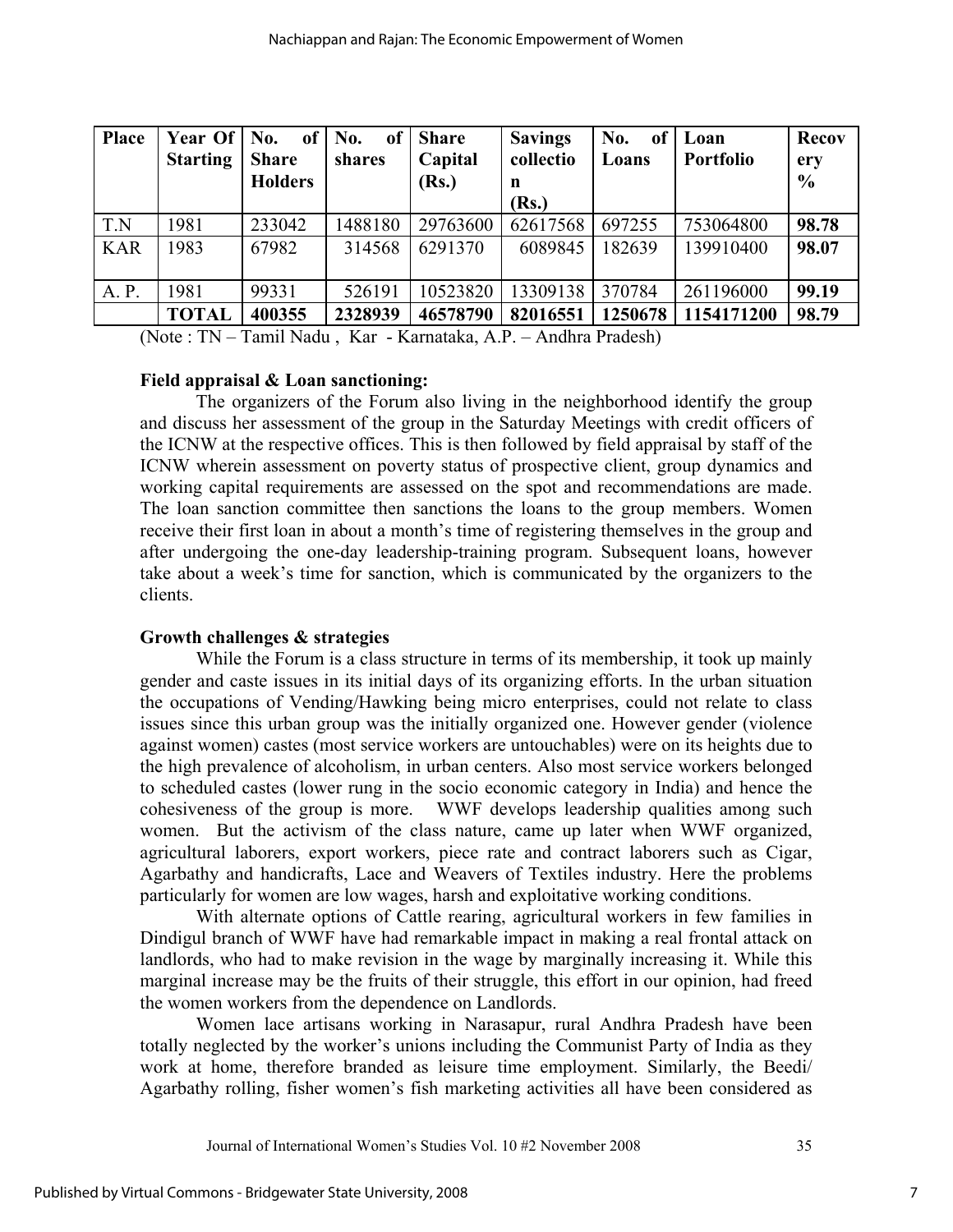leisure time activities by male dominated unions. In fact fish marketing is more permanent work than fishing. Even during the time when their husbands don't go for fishing, fisher women have to buy from the wholesale auctioneers for retail sales.

Similarly, despite major share of work in many occupations as women's responsibility they are only low – wage efforts and branded as leisure timework. Therefore to strengthen women's bargaining position, against vested interests "National Union of Working Women" was registered as Trade union in the year 1982, which was a turning point in women workers' lives. This indeed, was a much-felt need to provide a sharper focus to fight the presence of the antagonistic elements in the productions process, wherein women had major thrust. Apart from its original grassroots character, WWF also acquired an additional strength by getting into unionization process that strengthened women's economic roles. By forming a Trade Union, they could leverage and get the health programme take care of the health aspect of their productive role both as workers and her role as a mother. More specifically the trade union offered the micro insurance program with affordable premium covering lives of poor women and their families against unexpected disasters such as death, illness and property loss. The health insurance took care of women during her entire life cycle from the stage of girl child to reproductive age covering maternity benefits to old age ailments as well.

 With the human potential from the grassroots, comprising of low educational levels, but with high common sense and acumen, the model of credit union, and a women's union was possible within the parameters of poor women's access. This has assured poor women, food, economic security and much needed social security.

This visible movement of mass upsurge has to be sustained in its future growth. Therefore, conscious strategy of training indigenous leaders has been in place in both the urban and rural neighborhood. Women members in the WWF, despite being the poor, have not been silent spectators to the happenings. Their lives might have been harshly affected by poverty, cultural, physical and social handicaps without WWF. Their commitment to the cause of ameliorating the lives of their sisters in the neighborhood towards empowerment has been a vital force to make this movement of WWF wider and meaningful.

### **Skill training**

When poor women's critical needs are more or less satisfied they move on to assert their rights to better services to which they are entitled, from the state or other organizations. This could be seen in many instances. For example, members who were vendors and petty shopkeepers desired social mobility for their daughter. They felt this could be achieved not just by formal education but by skill or craft training to prepare them for gainful employment. This led to initiation of vocational training centers for adolescent girls in the urban area and other types of skill training such as lace-and ropemaking in rural areas. (ILO supported a diversified skill-training center in Naraspur a decade ago). Today several of WWF's members are skilled master trainers for government programmes in lace making.

# **Appropriate Technology: (Refer Annexure-1 for details of Technology loans)**

WWF's members have been able to move from simple to appropriate technology in most cases, and to more complex technology, depending on the size and number of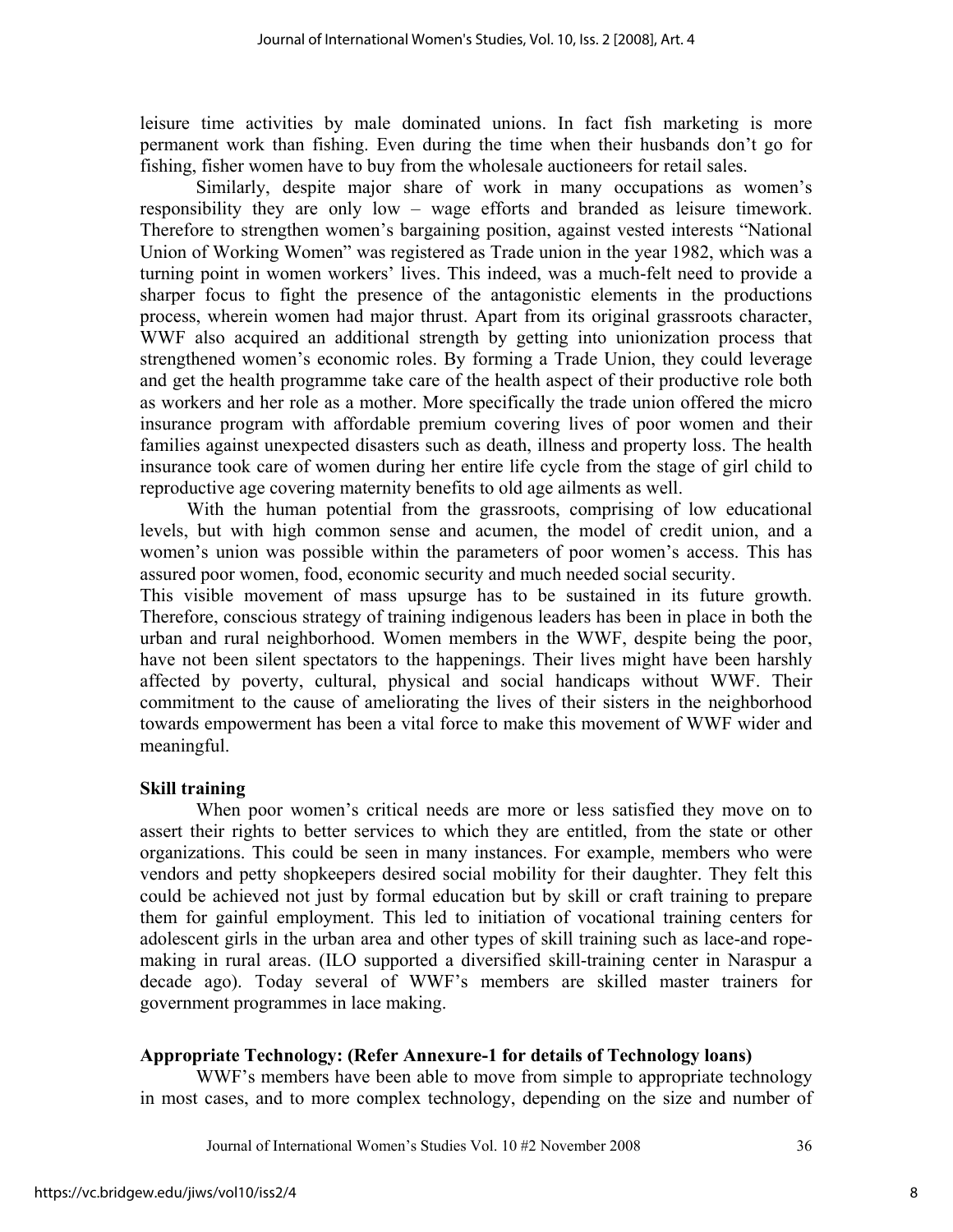loans and type of trade, in other cases. For example, in Madras City, where lending has been in operation for seventeen years, a wage-earner who initiated a leather goods workshop with a Rs.1,500 loan has now been able to shift to a bigger unit with several machines. Vendors who started with head load of goods have moved to a hand cart and now use mopeds for business operations. Burmese repatriate women who used tailoring machines for hand embroidery with successive loans have moved to enterprises producing synthetic raincoats and gloves. Many of these enterprises are run on a cooperative basis.

Simple weighing machines have given way to sophisticated scales; rice-cake sellers compared to the old stone grinding machines now use electric grinders. In the Narsapur area, women who worked as agricultural laborers or wage earning lace-makers have learnt prawn-farming technology. Six months in a year they are involved in processing prawn eggs and breed them in ponds. During this time they earn up to Rs.100 a day. In Kanchipuram, many wage-earning laborers with the assistance of WWF's loans have been able to learn weaving and work on border looms for silk saris. It is easy to learn, require less capital and provide good returns.

### **Success Stories of members of WWF adopting simple Technology:**

In the U.S.A., while receiving the Vital Voices Global Partnership award Dr.Jaya Arunachalam (the lady behind the success of these successful women) said "In honoring me, you are honoring the 700,000 women who are standing behind me, you may not see them, but they are here in spirit - their stories, their struggles and their triumphs echo throughout this hall."

### *Ms. Shanthi, Owner of welding shop*

Ms.Shanthi w/o Veerappan, aged 48, educated up to secondary school and having 3 children**.** She was born and brought up in Tiruvatriyur, Chennai. Her father was selfemployed. She was one among 5 children. She was married to Mr.Veerappan in Karaikudi (Tamil Nadu), because of poverty they moved to Chennai seeking a good job. Her husband got a job as watchman. But the earnings weren't sufficient for them to run the family. So, Shanthi started working as a housemaid. Later, she joined a welding shop as a daily wager. She struggled a lot and fell ill quite frequently. At that stage she met one of the organizers from WWF and told about her problems. She joined WWF as a member, availed loan and started her mini business of selling saris during her spare time while continuing her work in that welding shop. Later when she came to know that the owner of welding shop was planning to sell the shop, Shanthi thought of buying it. She approached WWF for the loan and got it sanctioned. Now she is the proud owner of the welding shop, where she was working as daily laborer. She modified the shop to some extent and employing 4 workers and paying them Rs.160/- as daily wage. She has provided good education to her children. Her husband never interferes in her decisions. Unfortunately one of her daughters became a widow, she did not perform any sort of superstitious rituals, which is usually being performed to a woman when her husband dies. She had all the positive changes in her life because of the confidence instilled in her by WWF. Now she is leading a happy life.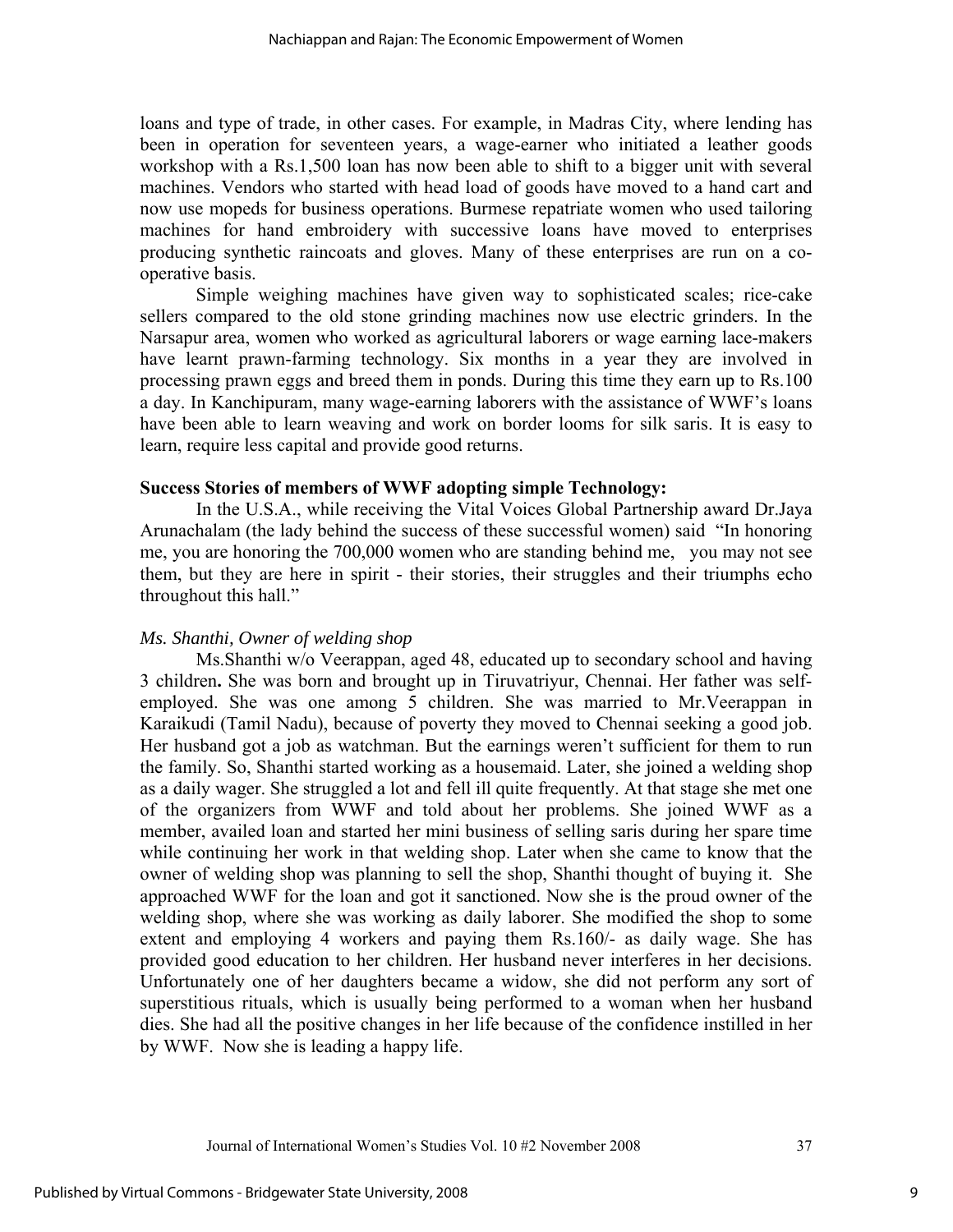#### *Ms. Anjugam – Owner of Tailoring Unit*

Anjugam, a divorcee, Elumalai, now aged 37, has two children, educated up to 10<sup>th</sup> standard. Anjugam belongs to a lower-middle class family; her father was working in Tamil Nadu Electricity Board. She married Elumalai, a man of her own choice who was working as an electrician. They had 2 children & were living happily. All of a sudden, Anjugam fell ill and her aunt's daughter helped her in her daily household work. But unfortunately she found that her husband developed an affair with that girl which created lot of problem in her family life. To add insult to injury, Anjugam met with a truck accident and broke her hand. She was admitted to the hospital for 2 months for her treatment. The doctors removed her hand. At this circumstance, her husband left her and married her aunt's daughter. Although Anjugam's parents helped her, she suffered a lot. Luckily, the truck owner compensated her with a lump-sum amount, which helped her to open a fancy store. But the income from that business was not enough.

At this point of time she came to know about WWF, where she got a loan to start her own tailoring unit with 5 sewing machines. She employed 5 girls to do the work. She started taking tailoring classes for a few girls, despite loosing one of her hands. Soon her business improved. Meanwhile, through the help of WWF legal wing she got her divorce. She is able to educate her children well and provide them with other facilities. Now she is running her family and business successfully.

#### *Ms. Krishnaveni - Jewel box manufacturing*

Krishnaveni Venketesh, now 50 years, has 5 children, educated up to primary school. Krishnaveni was born and brought up in Tiruvallur. Her father was a car driver. She had a brother. At the age 25, her father passed away. Her mother struggled alone to bring them up in life. She did milk vendor business. Krishnaveni got married to Mr. Venketesh who was working in Jewel Box manufacturing. They had 5 children, 2 male and 3 female children. But unfortunately the 2 male children were deaf and dumb. She gave good education to her 3 female children, out of which 2 of them got married but they were unable to find a suitable groom for the third girl. In case of males, none of the girls were ready to marry a deaf and dumb. The relatives of Krishnaveni were not bothered about her well-being. Her husband got aged, unable to work, left the job. The family suffered a lot.

 At this point of time Krishnaveni met one of the WWF organizers and came to know about the help rendered by them. She immediately joined as a member and availed loan and started her own jewel box manufacturing business in a small way. Since her husband was aware of the jewel box manufacturing, he trained his 2 sons and the business developed. They advertised in newspaper seeking deaf and dumb girls for their sons, found the exact match and got them married. The daughters-in-law were also trained in this business. Krishnaveni used to get the raw material required for making the jewel box and other materials like velvet cloth, machinery etc from the market. Now she is planning to expand the business by increasing number of employees for manufacturing more jewel boxes.

### *Ms.K. Rani - Sugarcane Juice shop*

Ms.K Rani Kandhasamy, now 42 years, has two children, educated up to  $7<sup>th</sup>$ Standard**.** Rani hails from a very poor family in Ariyaloor, a small village in Tamil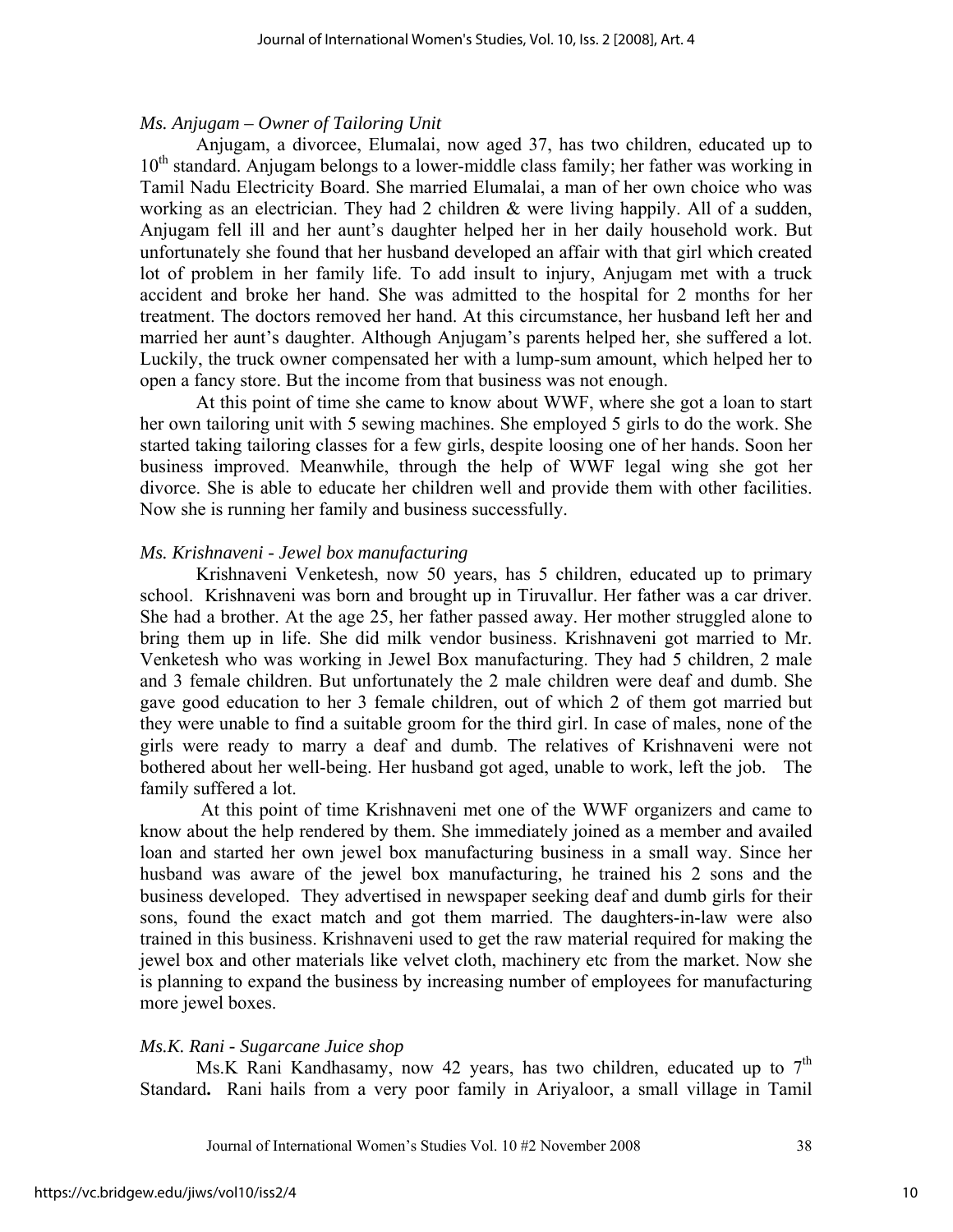Nadu. Her father was doing Banana business. He had 4 daughters and a son. Rani was married to her uncle's son. Her husband was working in a hotel. He earned Rs.100/- per week. They were living in a rented house with their 3 children and one died out of a disease. Her husband's income was not sufficient to run the family. Her husband's friend advised him to leave that hotel job and suggested to start a sugarcane juice shop. They started it and had 5 sugarcane juice extracting machines in 5 different places and hired 5 men to operate those machines. The business was doing well. They were in good position. One day the friend left the business and Rani's husband was managing the business alone.

As the wholesale market shifted from Parry's corner to Koyambedu, he started losing the business and one day he came to know that the men working with his machine took away the machines. He lost Rs.200,000 and because of this severe stress, he became an alcoholic. The family started facing many problems. During this time Rani came to know about WWF through its organizers and she got the loan. With that money she started cut-piece business, made pickles and sold flowers. Again she got loan of Rs.10,000 and got sugarcane juice-extracting machine and again started the same business. As she is prompt in her repayment of loans, she availed more loans. With one loan she started sugarcane juice business for her son. With the other loan, she purchased a grinder and refrigerator, opened a small petty shop in the main road and installed the sugarcane juice extracting machine and selling cane juice, Pan leaves, cigarettes, water packets, etc. Out of the income she got from the business, she built her own house and let it out for rent. Now she is in good condition and provides employment to needy people.

# *Ms.Sheela Krishnan - Photo-copying Machine*

Sheela is 34, and has children, educated up to  $10<sup>th</sup>$  standard. Sheela was born and brought up in Chennai. She had 2 brothers. As soon as she finished her  $10<sup>th</sup>$  standard she got married to Krishnan. He was working in a private company. As the income was not sufficient for the family, she joined WWF and availed loan and started her own business of selling Sari (traditional wear of Indian women). She got another loan and opened a Public telephone booth. Later on she learnt type writing, bought a typewriter and she started doing job typing. Then she obtained another loan for buying second hand Xerox machine. All these activities she carried out in her own house. Later she rented a shop to sell saris, job typing and taking photocopies. She hired a girl for monthly salary of Rs.1000. Shanthi runs her family without depending on her husband.

All the above women have adopted simple technology for their greater economic development. They had their own hardships in implementation of the above projects. Their fighting spirit and confidence have brought fruitful changes in their lives.

### **Recognitions**

 Working Women's Forum (Indian) is affiliated to the International Raiffiessan Union (IRU), Germany and International Chemical Energy & Mine Workers Union (ICEM), Brussels. WWF is the founder member of Grassroots Organizations Operating Together in Sisterhood (GROOTS). WWF has the consultative status with the United Nations Economic and Social Council (ECOSOC).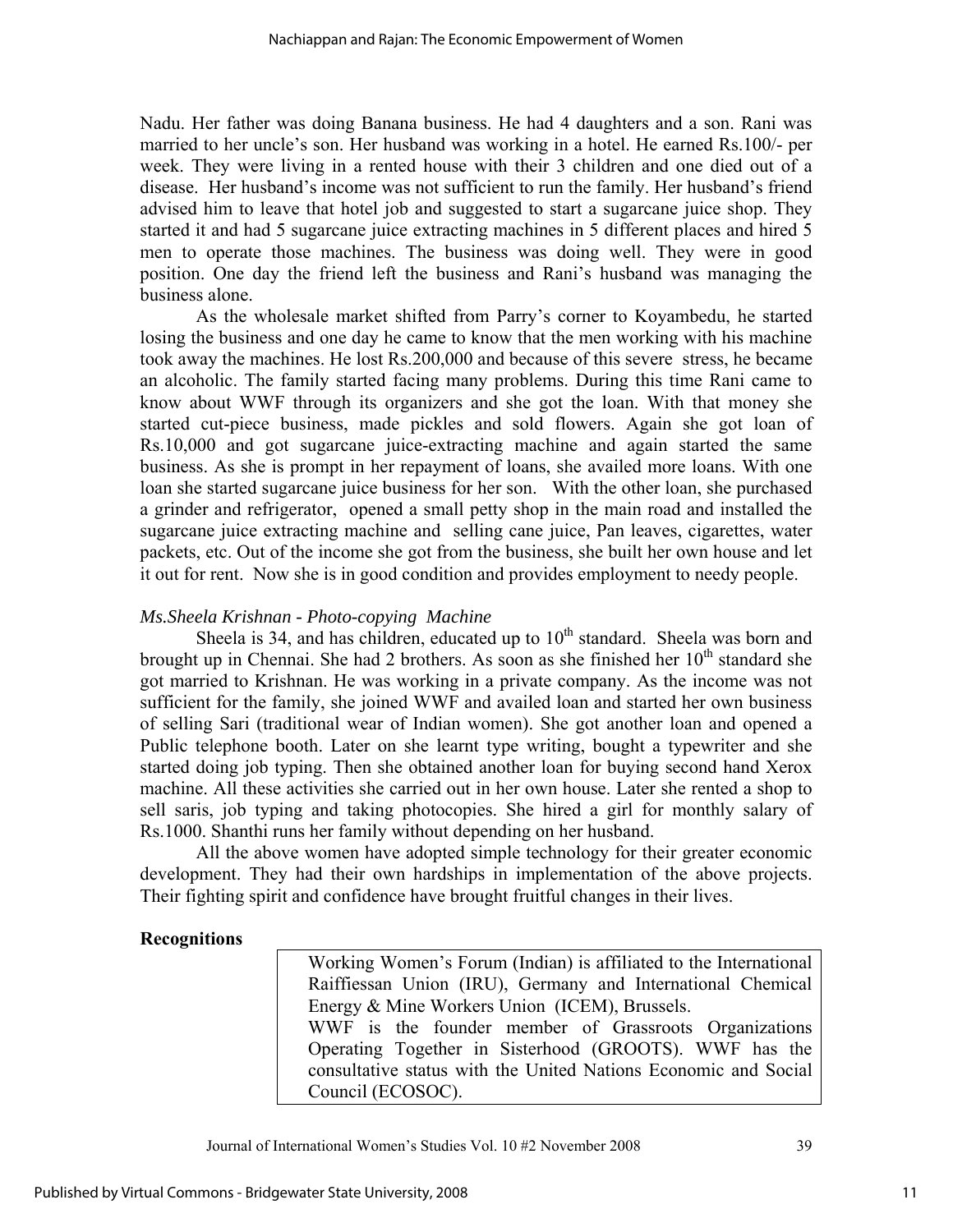International Selection commission congratulates WWF on being selected as one among the 200 projects all over the world recommended for registration at Expo-2000 held at Hanover. Dr.Jaya Arunachalam was honoured with the Vital Voices Global Partnership award in U.S.A for her services to poor women through WWF, Dr.Jaya Arunachalam

# **Comments from others**:

- *"The key ingredient in my view is leadership, without the right kind of leadership programs like this cannot exist. There are many potential people like Jaya around and it is the task of the development practitioner to find them and facilitate their emergence." – Jason Brown , Consultant, USAID.*
- *"The Working Women's Forum is one of the most interesting organization movements I ever had the possibility to visit. I feel very grateful that after two years of reading and hearing about this Forum I had the opportunity to discuss the Forum activities with the Working Women themselves. I admire them, their products and above all their solidarity. I wish all of you all the best and hope to see you more often in the future , during the coming years of WWF's co-operation with the Dutch Government." -Her Excellency Madam Schoo, (SD) Ambassador Netherlands.*

Equality of men and women are a question of human rights and a prerequisite for social justice. In their status booklet on development aid of 1996, the German Committee of international Hunger Aid established that contents and scale of measure for the advancement of women are of rather arbitrary and coincidental nature in many organizations for development cooperation due to a lack of programmatic concepts and strongly committed personnel within the organizations. The WWF as NGO with Jaya Arunachalam as president sets a very positive example for a way of implementing the approach of "empowerment of women" which deals not only with the gain in women's productive work. The program of this organization deals with both the practical needs of women in everyday life (practical gender needs) as well as their strategic needs (strategic gender needs) which aim at a long-term change of the gender ratio in political, social, and economic matters. The success of WWF is outstanding from the details collected from the programme area of WWF members (Annexure-2).

# **Learning from the success of WWF**

### *Cost effective grassroots development process*

"*Leadership from below*", participative and non-hierarchical, where members know that, their wisdom being recognized, they have direct access to decision-making. Development does not require education, and large scale capital investment.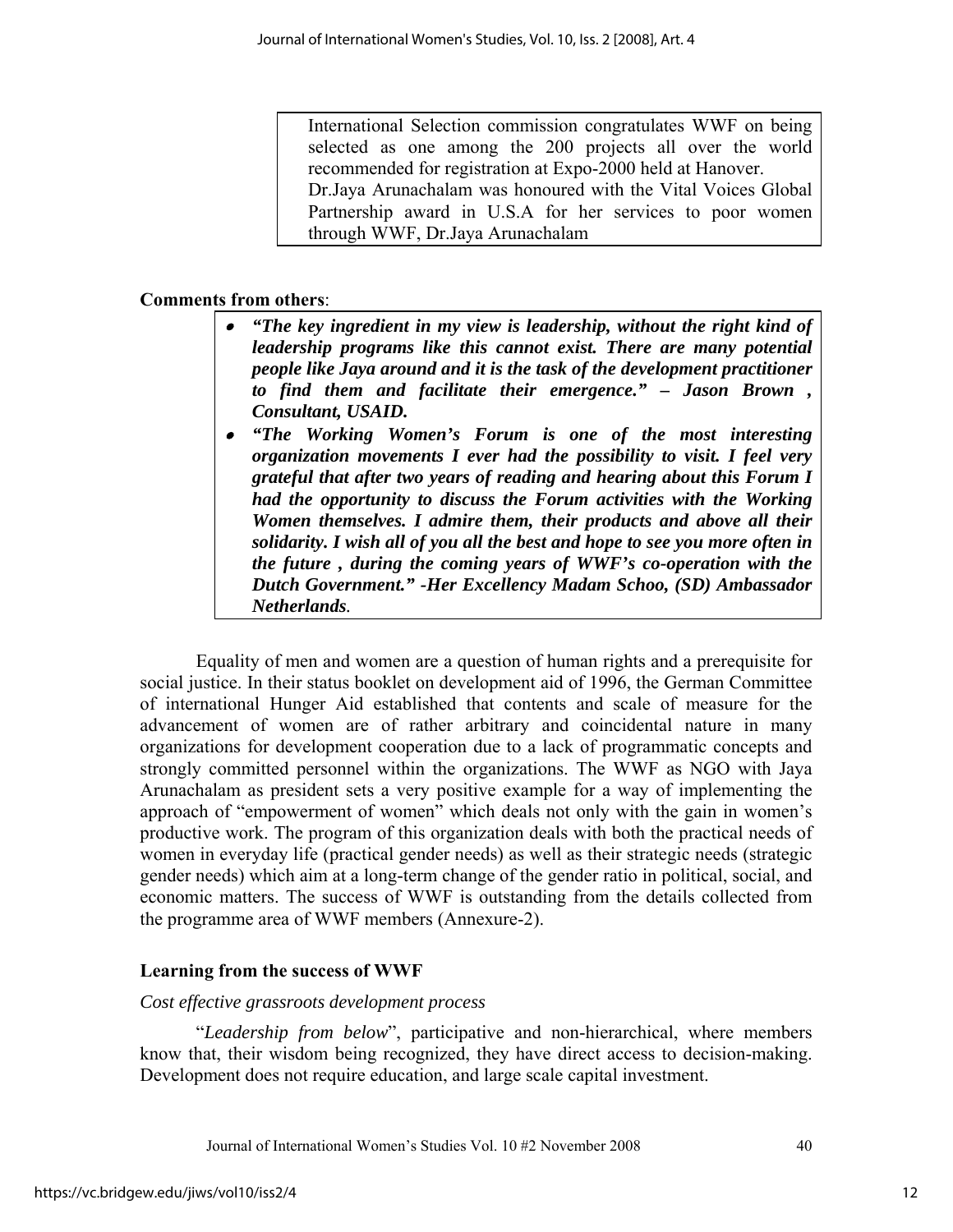# *Help Women to help themselves*

*A path to leadership* open to all by leadership training tailored to the milieu in which it is offered, with a system whereby leaders are automatically elected or appointed for every ten members they gather. Leadership by the poor can break the barriers of ignorance and resistance.

# *Experience sharing*

A newly born "*Networking in Sisterhood*", whereby the Forum is now sharing its experience and successes with similar organizations all around the world

### *Debt ridden poor women are credit worthy*

Poorest and smallest enterprises can be reached by services perceived by them, as relevant and poor people are credit worthy. Banks can provide loan of small amount and it is repaid by more than 90% of borrowers and they could be serviced at a very low overhead cost and calls for very little supervision.

### *Low level of Income, High level of development and big social change*

The small loans go a long way in helping these poor women raise their income level slowly and lead to high level of personal and family development resulting in social change in the longer run.

# **Reasons for the success of this women's movement**

- (a) This is as much a movement as an organization.
- (b) There is charismatic and astute leadership.
- (c) Staff is committed, skilled and willingly works for low pay; organizers are responsive to members needs.
- (d) Members feel this is their own organization responding to their critical needs. They give their time and make it grow stronger.
- (e) As a result of high level commitment, group leaders accept responsibility for group members to repay loan and perform required tasks.
- (f) It relies on volunteers to do everything, keeps its overhead low and utilizes the capital resources entirely for members credit needs.
- (g) The poor people participate as subjects and not as objects of development process, hence, it is possible to generate growth faster.

### **Replicability of WWF Experience**

WWF has proved beyond doubt that with dedicated leadership an NGO could make a difference in the lives of poor and needy people by bringing them together, educating them on financial independence, family planning, health care and by providing them micro credit to earn their livelihood. Through proper training and mentoring, these women could be helped to improve quality of their lives. This model of forming self help group of members with selected volunteers and members mutually guaranteeing for the repayment of loans sanctioned and encouraging savings among members could be replicated. The State as well as Central Governments have realised the potential benefit of self -help groups and announced schemes to promote the concept. The Banks have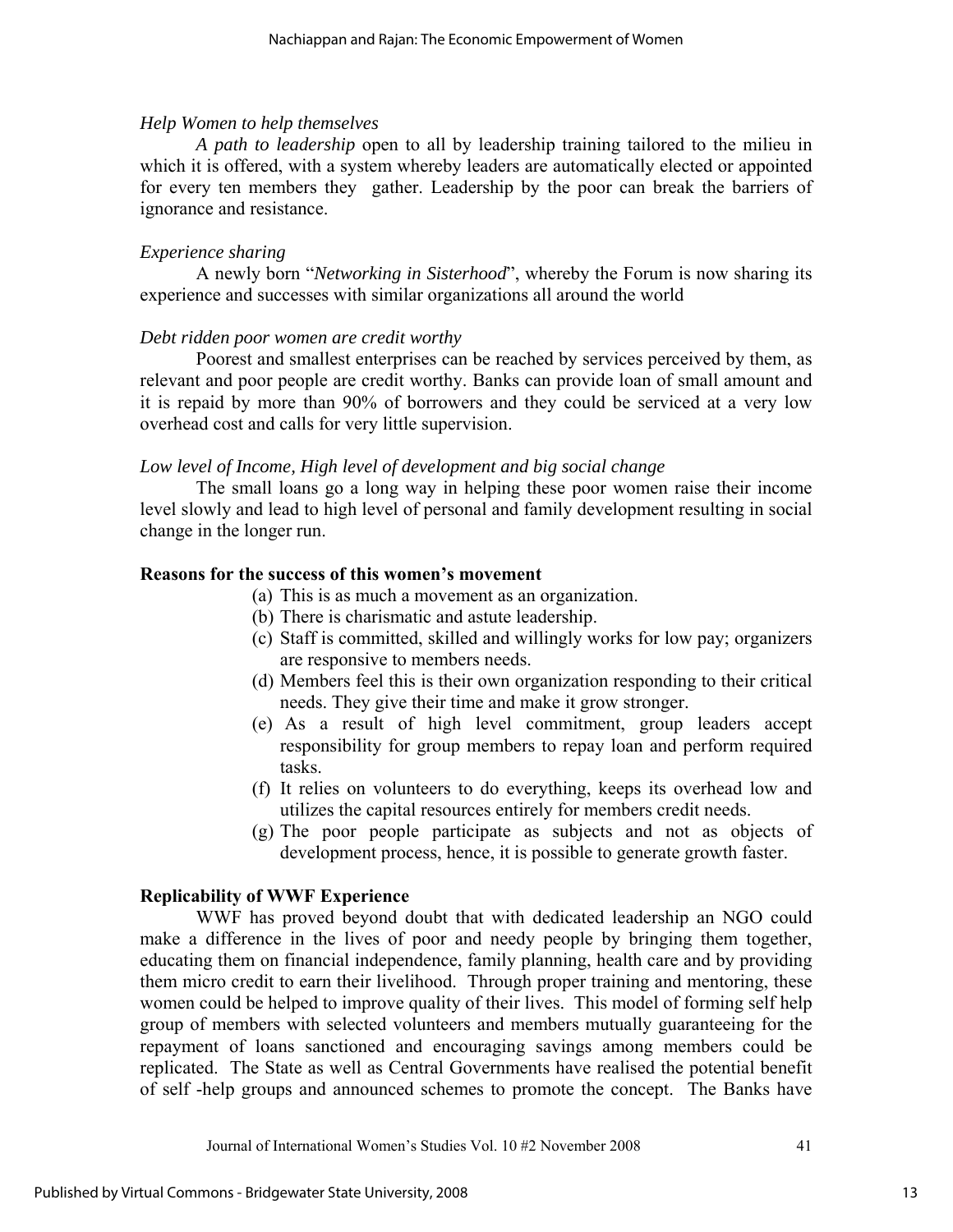also come forward to fund the SHG projects as the repayment of loan is good and also serves their social responsibility criteria. The model could be adopted and replicated in other regions. In fact, WWF is willing to share its experience to the interested.

# **Future Plans**

The members of WWF who have benefited by the micro credit scheme are expanding their ventures and come back for next and bigger amount of loan. They are also updating their technology for their businesses. Since this involves higher technical skill than present petty trading, a technically competent person would be hired to live in the village and provide technical support. Several Indian organizations have already agreed to provide partial funding and the first experimental organizational efforts are under way. The forum also plans to extend its literacy centers through an expanded grant from the Indo-German Social Service Society.

WWF is planning to share its experience of successful micro-credit lending with other NGOs (especially North Eastern Indian NGOs) and there by help in economic development of that region. Through GROOTS they are reaching out to Latin American and African countries.

# **Conclusion**

With a quarter century of experience, expertise and experimentation in empowering poor working women at the Grass-roots, WWF has been able to achieve quick and tangible results in helping them tackle their economic, political, social and health problems. This success shows that the ideal methodology for development is to address the most critical and immediate problems of the participant first, so that an ideal situation is set for them to handle complex needs later.

With the key ingredients of local leadership combined with high-level of commitment at every level, a participatory development process like the WWF had evolved into a massive movement towards grass-roots empowerment.

From an isolated community characterized by unemployment, low income, worsening environment and illiteracy emerges a special group of individuals, who have been identified and trained by WWF, who serve as a source of new thoughts and culture for the entire area. They have acquired the essential ingredients of empowerment namely, control of income, changes in household decision-making, communication skills, reduction in time devoted to domestic chores, participation in outside institutions and a greater voice in local institutions and power structures, thereby setting an example for the community to emulate. The "Sharing and Caring" characteristic of the poor helps spread this process of empowerment. These individuals become the focal points in the community as they pass on their experience and learning to others. As a consequence, the poor women in the community gain new confidence and assertiveness both within and outside the family.

*"Woman has been suppressed under custom and law for which man was responsible and in the shaping of which she had no hand… women has as much right to shape her own destiny as man has to shape his…It is up to men to see that they enable them to realize their full status and play their part as equal of men" -Mahatma Gandhi*.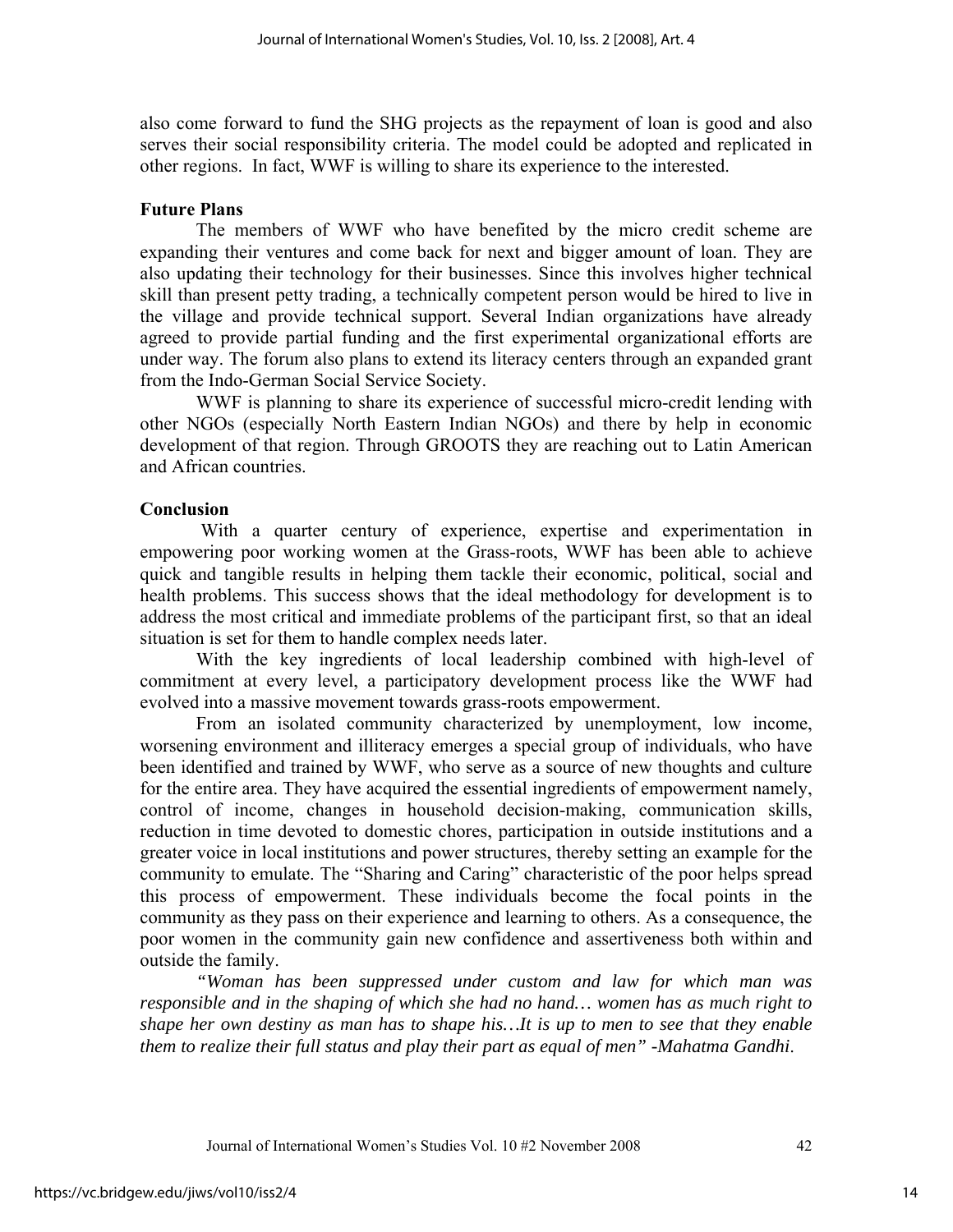Now under the guidance of Dr. Jaya Arunachalam WWF is trying to bring gender equality among the poorest of poor women. Let this movement spread through out the nation and to the world….

# **Annexure –1. Details of Technology Loans**

Technology loan is given to the members of WWF for buying the following technology equipments/machineries: Grinder, welding machines, embroidery machinery, sewing machine, mobile laundry, tri-cycles, sugar cane extract machines & jewel box manufacturing machinery etc.  $[1US $ = Rs.45.56$  as on 31.08.2007]

| WWF / ICNW                               |                                   |                              |  |  |  |  |  |
|------------------------------------------|-----------------------------------|------------------------------|--|--|--|--|--|
| TECHNOLOGY LOAN Details as on 31.08.2007 |                                   |                              |  |  |  |  |  |
| <b>Branch</b>                            | Technology<br><b>Loan Members</b> | Technology<br>Loan<br>Amount |  |  |  |  |  |
|                                          |                                   | (Amt in Rs.)                 |  |  |  |  |  |
| Central Chennai                          | 72                                | 1194800.00                   |  |  |  |  |  |
| North Chennai                            | 127                               | 2911500.00                   |  |  |  |  |  |
| South Chennai                            | 60                                | 1217300.00                   |  |  |  |  |  |
| Adiramapattinam                          | 30                                | 263300.00                    |  |  |  |  |  |
| Dindigul                                 | 78                                | 652400.00                    |  |  |  |  |  |
| Vellore                                  | 11                                | 35000.00                     |  |  |  |  |  |
| Kanchipuram                              | 304                               | 987500.00                    |  |  |  |  |  |
| Chennapatnam                             | 81                                | 1223000.00                   |  |  |  |  |  |
| Total                                    | 763.00                            | 8484800.00                   |  |  |  |  |  |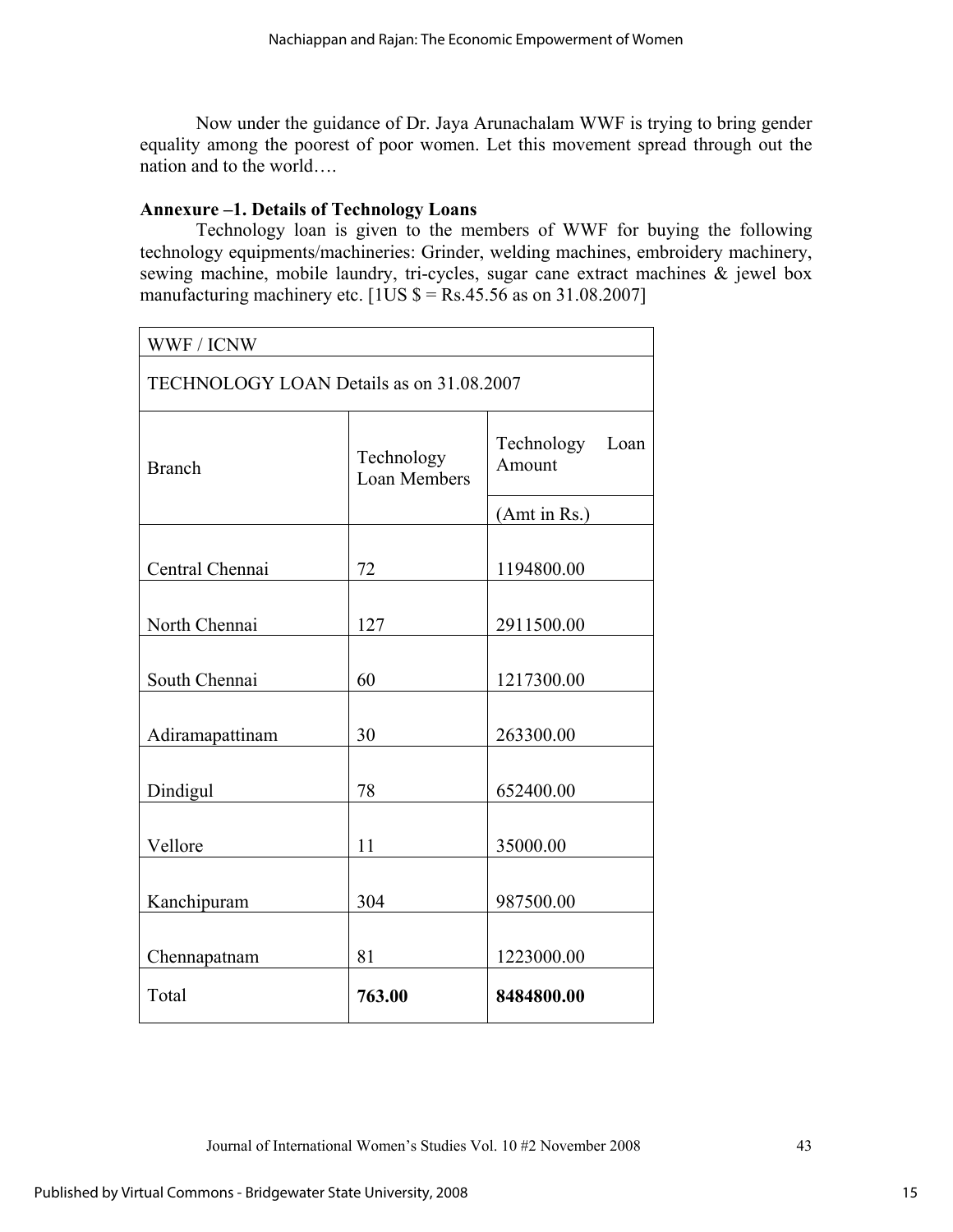# **Annexure : 2**

# **Research Findings from WWF's Program Area: Results of Micro-credit**

- ¾ About 80% of the respondents obtained credit assistance between Rs. 300-400/- (\$9-12) for the first time and about 58% of the latest loan receivers said that they received Rs.1, 600/- (\$46).
- $\triangleright$  The utilization of loans according to the data ranges from business investments, business expansion, starting of additional business, paying of old debts, household expenses, and children education.
- $\triangleright$  About 63% of the loans are used only for trade purposes. About 11% of the respondents said that they repaid their old debts.
- $\geq 26\%$  of the member's children are in primary education levels, while 41% of the members have given secondary level education.
- $\triangleright$  The study shows that 60% of women before joining ICNW were in wage work and about 45% of them were unemployed.
- $\triangleright$  Most of them are now entrepreneurs. 74% were borrowing at the annual rate of annual interest of 120-360% and 86% of them have now been relieved by the efforts of ICNW.

# **WWF and its impact on poor women**

- $\triangleright$  Poverty need not be a barrier for managing development programs;
- $\triangleright$  Economic development can provide a positive base in furtherance of social change;
- $\triangleright$  Leadership of the poor can break the barriers of ignorance and resistance if the change agents come from within the community;
- ¾ Innovative Banking and trade union institutions promoted by WWF are grassroots models for ameliorating the conditions of the informal sector workers.
- $\triangleright$  Poor women are bankable, their enterprises can grow and they can create assets. When social service outlays spent this way can trigger economic growth through demand creation. WWF's Effective low cost model for human resource development is replicable.
- $\triangleright$  Low levels of income of poor can achieve high human development. Interpersonal communication can remove fears and misconceptions in any program
- $\triangleright$  Entitlement approach persuaded by the Forum leaders has helped poor women to fight bureaucracies and political pressures through a process of empowerment backed by selfless community leadership.
- $\triangleright$  Large scale capital investment or education is not required for the success.

# **Bibliography**

- Ann Arbor, Michigan :Creating bases of Women's solidarity: A study of the grassroots of the Working Women's Forum in India ,1988, university of Michigan press.
- Arunachalam, Jaya. 1991, credit needs of women workers in the informal sector. Case study of Working Women's Forum (India), paper presented at the Asian and Pacific development center, Kuala Lumpur, Malaysia. September 1991.
- Azad, Dr. Nandini. 1986, empowering women workers: The WWF experiment in Indian cities (Mylapore, WWF).